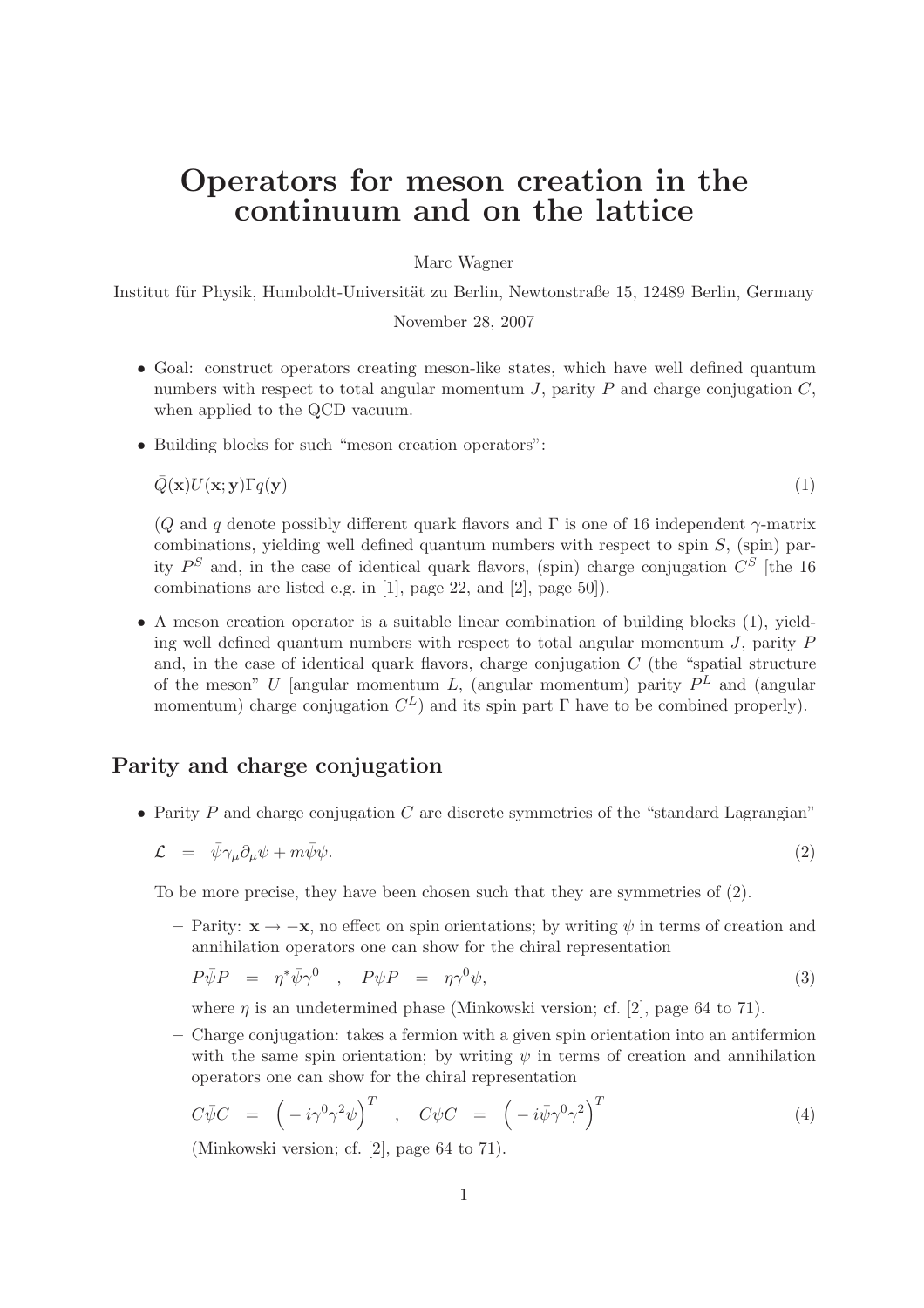- $\bullet$  Like the standard Lagrangian the QCD Lagrangian is also  $P$  and  $C$ -invariant. Therefore, the corresponding eigenstates can be classified according to P and C.
	- When using different quark flavors, states obtained by meson creation operators (1) do not have a well defined behavior under charge conjugation. One has to symmetrize the operator in a symmetric/antisymmetric way by adding/subtracting the same expression with quark flavors exchanged. On the other hand, it is easy to show that this leads to degenerate masses with respect to charge conjugation (in simple words: a  $\overline{Q}q$ -meson and a  $\overline{q}Q$ -meson have the same mass). Therefore, charge conjugation is not a useful quantum number, when different quark flavors are considered.

#### Momentum

• Consider only mesons with vanishing momentum by averaging over space:

$$
\mathcal{O}(\mathbf{x})|0\rangle \rightarrow \frac{1}{L^3} \int d^3x \, \mathcal{O}(\mathbf{x})|0\rangle = \frac{1}{L^3} \underbrace{\int d^3x \, e^{\pm i \mathbf{P} \mathbf{x}}}_{=(2\pi)^3 \delta^{(3)}(\mathbf{P})} \mathcal{O}(0) \underbrace{e^{\mp i \mathbf{P} \mathbf{x}}}_{=1} |0\rangle =
$$
\n
$$
= \frac{(2\pi)^3}{L^3} \sum_{n} \int d^3p \, |n, \mathbf{p}\rangle \langle n, \mathbf{p}| \delta^{(3)}(\mathbf{P}) \mathcal{O}(0) |0\rangle =
$$
\n
$$
= \frac{(2\pi)^3}{L^3} \sum_{n} |n, \mathbf{p} = 0\rangle \langle n, \mathbf{p} = 0 | \mathcal{O}(0) |0\rangle.
$$
\n(5)

- Reasons for excluding non-vanishing momenta:
	- Obtain a better signal by avoiding contamination by heavier  $p \neq 0$ -mesons.
	- Angular momentum is the same with respect to any axis, i.e. angular momentum is definitely not connected to non-vanishing momentum (see below).

#### Angular momentum

- Wigner-Eckart theorem: cf. e.g. [3].
- The operator

$$
\mathcal{O}_{LM}(\mathbf{x}) = \frac{1}{4\pi} \int d\Omega \, Y_{LM}(\hat{\mathbf{z}}(\Omega)) \underbrace{\bar{Q}(\mathbf{x}) U(\mathbf{x}; \mathbf{x} + \mathbf{z}(\Omega)) \Gamma q(\mathbf{x} + \mathbf{z}(\Omega))}_{=F(\mathbf{x}, \mathbf{x} + \mathbf{z}(\Omega))}
$$
(6)

 $(z(\Omega))$  is a vector of fixed length pointing in " $\Omega$ -direction") is a spherical tensor operator, which, when applied to  $|0\rangle$ , creates a state with angular momentum quantum numbers L and M (for the moment we neglect spin, e.g. by choosing  $\Gamma = \gamma_5$ , i.e. we only consider the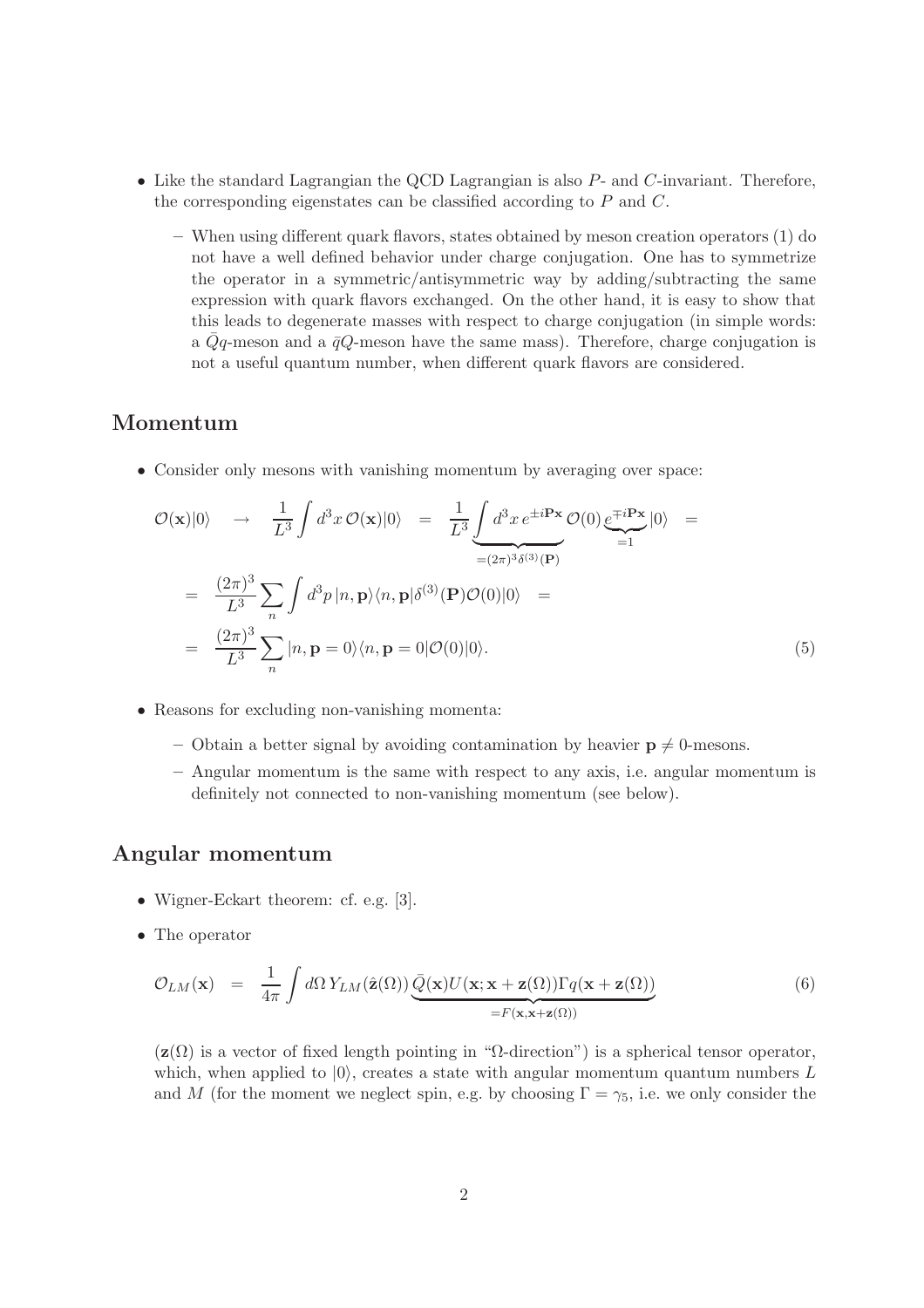spatial part of the meson creation operator):

$$
R\mathcal{O}_{LM}(\mathbf{x})R^{\dagger} = \frac{1}{4\pi} \int d\Omega Y_{LM}(\hat{\mathbf{z}}(\Omega))F(\mathbf{x}, \mathbf{x} + \mathbf{z}(R(\Omega))) =
$$
  
\n
$$
= \frac{1}{4\pi} \int \underbrace{d(R^{-1}(\Omega))}_{=d\Omega} Y_{LM}(\hat{\mathbf{z}}(R^{-1}(\Omega)))F(\mathbf{x}, \mathbf{x} + \mathbf{z}(\underbrace{R(R^{-1}(\Omega)))}_{= \Omega}) =
$$
  
\n
$$
= \frac{1}{4\pi} \int d\Omega Y_{LM}(\hat{\mathbf{z}}(R^{-1}(\Omega)))F(\mathbf{x}, \mathbf{x} + \mathbf{z}(\Omega)) =
$$
  
\n
$$
= (R^{-1})_{L,M;L',M'} \frac{1}{4\pi} \int d\Omega Y_{L'M'}(\hat{\mathbf{z}}(\Omega))F(\mathbf{x}, \mathbf{x} + \mathbf{z}(\Omega)),
$$
\n(7)

where R is a rotation around **x** and  $R_{L,M;L',M'}$  is the "effect of the same rotation on spherical harmonics", i.e. an element of an irreducible representation of the group of rotations (for the sake of simplicity, we have also assumed that  $F(\mathbf{x}, \mathbf{y})$  is rotationally invariant with respect to the axis x−y; if this is not the case, one has to include another rotation around that axis).

- Since we consider mesons with momentum zero, angular momentum is independent of the axis of rotation. This can be made plausible by the following classical calculation:
	- Let  $\mathbf{P} = \sum_j \mathbf{p}_j = 0$  be the momentum of a set of particles.
	- The angular momentum with respect to the origin is given by

$$
\mathbf{L}_0 = \sum_j \mathbf{r}_j \times \mathbf{p}_j. \tag{8}
$$

It is identical to the angular momentum with respect to any other point d:

$$
\mathbf{L}_{\mathbf{d}} = \sum_{j} (\mathbf{r}_{j} - \mathbf{d}) \times \mathbf{p}_{j} = \mathbf{L}_{0} - \mathbf{d} \times \sum_{j} \mathbf{p}_{j} = \mathbf{L}_{0}.
$$
 (9)

Therefore, no harm is done in placing the antiquark  $\overline{Q}$  at the "center" x and the quark q on a sphere surrounding the antiquark.

#### Spin and angular momentum

• The spin generated by the two fermion operators in (1) can be either 0 or 1 and is determined by Γ.

- Example:  $\Gamma = \gamma_5$  corresponds to  $S^{P^S C^S} = 0^{-+}$ .

\* 
$$
\bar{\psi}\gamma_5\psi
$$
 is a scalar. Therefore,  $S = 0$ .  
\n\*  $P^S = -$ , because  
\n $\bar{\psi}\gamma_5\psi \rightarrow P\bar{\psi}P\gamma_5P\psi P = \bar{\psi}\gamma_0\gamma_5\gamma_0\psi = -\bar{\psi}\gamma_5\psi.$  (10)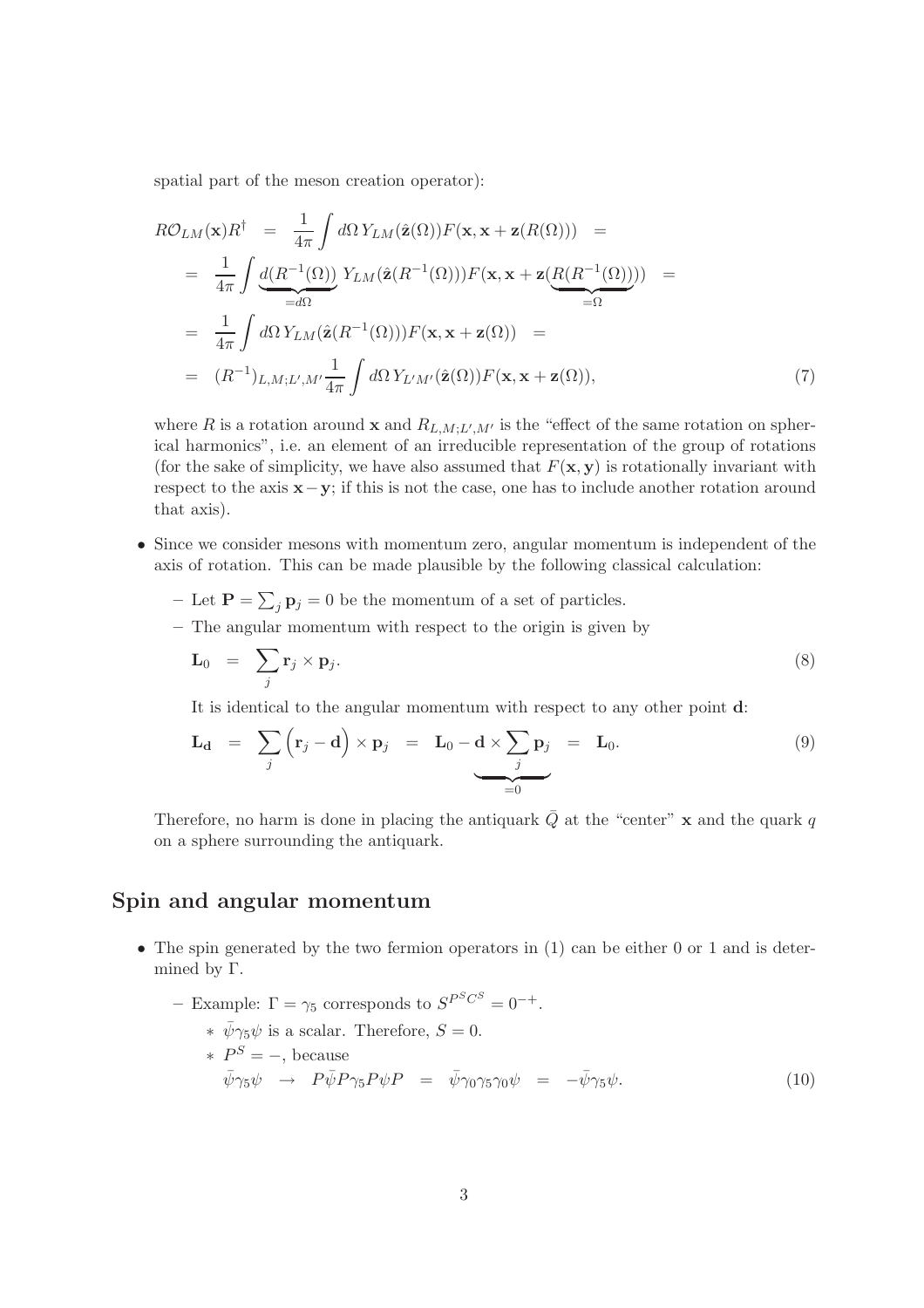$\star \, C^S = +$ , because

$$
\bar{\psi}\gamma_5\psi \rightarrow C\bar{\psi}C\gamma_5C\psi C = \left(-i\gamma_0(i\gamma_2)\psi\right)^T \gamma_5 \left(-i\bar{\psi}\gamma_0(i\gamma_2)\right)^T =
$$
\n
$$
= (\gamma_0)_{AB}(\gamma_2)_{BC}\psi_C(\gamma_5)_{AD}\bar{\psi}_E(\gamma_0)_{EF}(\gamma_2)_{FD} =
$$
\n
$$
= -\bar{\psi}_E(\gamma_0)_{EF}(\gamma_2)_{FD}(\gamma_5^T)_{DA}(\gamma_0)_{AB}(\gamma_2)_{BC}\psi_C =
$$
\n
$$
= -\bar{\psi}\gamma_0\gamma_2 \underbrace{\gamma_5^T}_{=\gamma_5} \gamma_0\gamma_2\psi = \bar{\psi}\gamma_5\psi
$$
\n(11)

(note that  $\gamma_5 = \gamma_5^T$  in the chiral representation; moreover two additional *i* have been included to obtain the Euclidean version of (4)).

- Example:  $\Gamma = \gamma_j$  corresponds to  $S^{PSCS} = 1^{--}$ .
	- $* \ \bar{\psi} \gamma_j \psi$  is a vector. Therefore,  $S = 1$ .
	- $*$   $P<sup>S</sup> = -$  (same calculation as (10)).
	- $\ast$   $C^{S} = -$  (similar calculation as (11); note that in the chiral representation  $\gamma_0$ ,  $\gamma_2$ and  $\gamma_5$  are symmetric, while  $\gamma_1$  and  $\gamma_3$  are antisymmetric).
- For a complete list cf. e.g. [1], page 22.
- Since we have both well defined spin  $S \in \{0,1\}$  and well defined angular momentum  $L \in \{0, 1, 2, \ldots\}$ , we can couple them to states with well defined total angular momentum J via Clebsch-Gordan coefficients. Putting everything together (spatial averaging, angular momentum, spin) yields the general form of a meson creation operator:

$$
\mathcal{O}_{JJ_z}^{PC} = # \int d^3x \sum_{M,S_z} \mathcal{C}(J, J_z; L, M, S, S_z)
$$

$$
\int d\Omega Y_{LM}(\hat{\mathbf{z}}(\Omega)) \bar{Q}(\mathbf{x}) U(\mathbf{x}; \mathbf{x} + \mathbf{z}(\Omega)) \Gamma_{SS_z}^{PSC^S} q(\mathbf{x} + \mathbf{z}(\Omega))
$$
(12)

with  $P = (-1)^L P^S$  and  $C = (-1)^L C^S$  (the C-quantum number of the spatial part of the meson creation operator is the same as its  $P$ -quantum number; the reason is that charge conjugation simply exchanges quark and antiquark).

#### Lattice operators

• Crucial point: the sphere of the quark field  $q$  and, therefore, the spherical harmonics in (12) have to be approximated by a finite number of lattice sites:

$$
\mathcal{O}_{JJ_z}^{PC} = \# \sum_{\mathbf{x}} \sum_{M,S_z} \mathcal{C}(J, J_z; L, M, S, S_z)
$$

$$
\sum_{n=1}^{N} Y_{LM}(\hat{\mathbf{z}}_n) \bar{Q}(\mathbf{x}) U(\mathbf{x}; \mathbf{x} + \mathbf{z}_n) \Gamma_{SS_z}^{PSCS} q(\mathbf{x} + \mathbf{z}_n).
$$
(13)

• To analyze the angular momentum content generated by such a lattice meson creation operator, it is convenient to transform it back to a continuum-like expression:

$$
{\cal O}^{PC}_{JJ_z} \ \ =
$$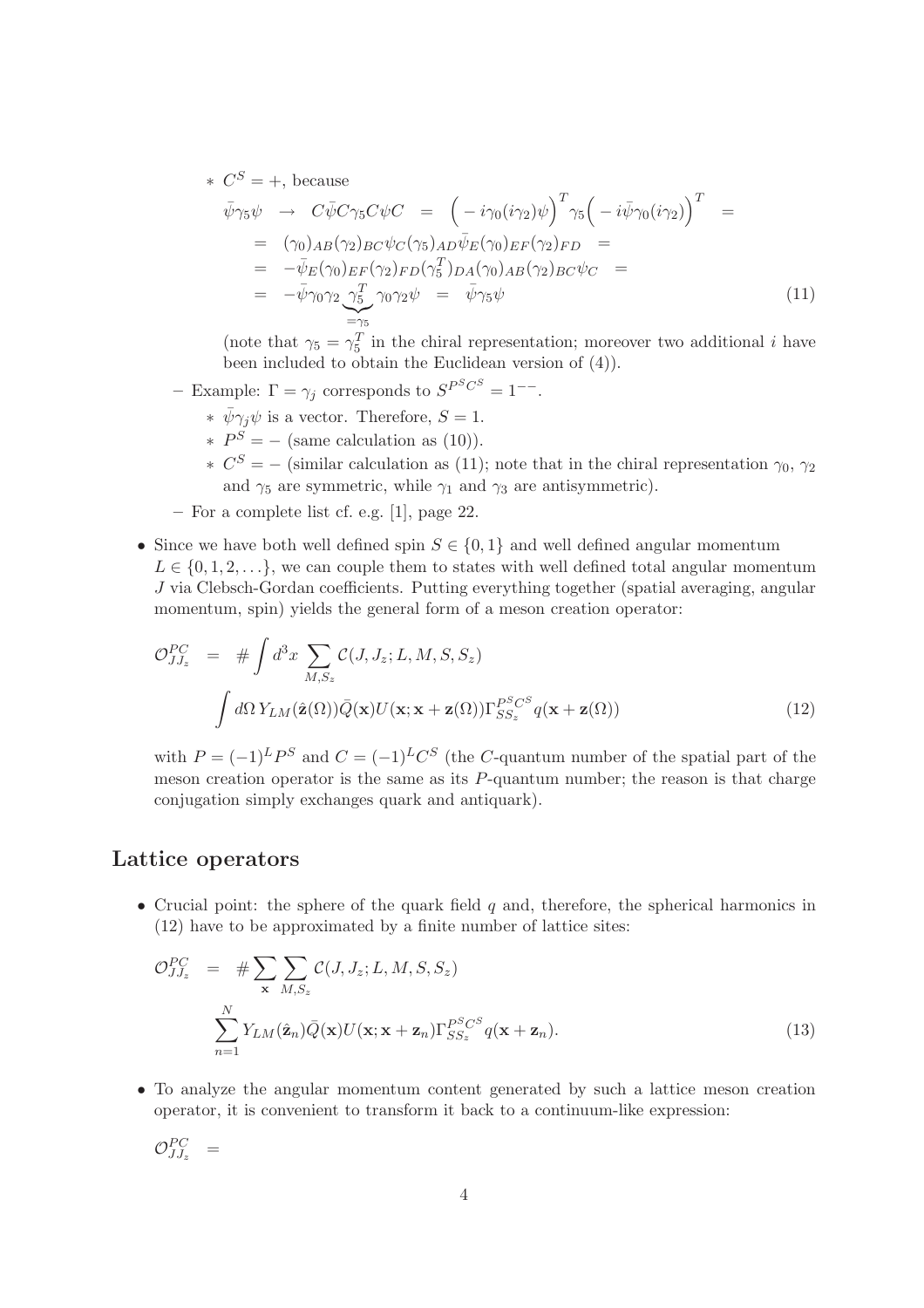$$
= \# \sum_{\mathbf{x}} \sum_{M,S_z} C(...)
$$
  
\n
$$
\sum_{n=1}^{N} \int d^3z \, \delta^{(3)}(\mathbf{z} - \mathbf{z}_n) Y_{LM}(\hat{\mathbf{z}}_n) \bar{Q}(\mathbf{x}) U(\mathbf{x}; \mathbf{x} + \mathbf{z}_n) \Gamma_{SS_z}^{PSCS} q(\mathbf{x} + \mathbf{z}_n) =
$$
  
\n
$$
= \# \sum_{n=1}^{N} \sum_{M,S_z} C(...)
$$
  
\n
$$
\sum_{n=1}^{N} \int dr \, r^2 \int d\Omega \, \delta^{(3)}(\mathbf{z} - \mathbf{z}_n) Y_{LM}(\hat{\mathbf{z}}) \bar{Q}(\mathbf{x}) U(\mathbf{x}; \mathbf{x} + \mathbf{z}) \Gamma_{SS_z}^{PSCS} q(\mathbf{x} + \mathbf{z}) =
$$
  
\n
$$
= \# \sum_{\mathbf{x}} \sum_{M,S_z} C(...)
$$
  
\n
$$
\int d\Omega \sum_{n=1}^{N} \delta^{(2)}(\hat{\mathbf{z}} - \hat{\mathbf{z}}_n) Y_{LM}(\hat{\mathbf{z}}) \bar{Q}(\mathbf{x}) U(\mathbf{x}; \mathbf{x} + \mathbf{z}) \Gamma_{SS_z}^{PSCS} q(\mathbf{x} + \mathbf{z}).
$$
  
\n
$$
= \sum_{l,m} \alpha_{lm}^{LM} Y_{lm}(\hat{\mathbf{z}})
$$

The coefficients  $\alpha_{lm}^{LM}$  are given by

$$
\alpha_{lm}^{LM} = \int d\Omega Y_{lm}^*(\hat{\mathbf{z}}) \sum_{n=1}^N \delta^{(2)}(\hat{\mathbf{z}} - \hat{\mathbf{z}}_n) Y_{LM}(\hat{\mathbf{z}}) = \sum_{n=1}^N Y_{lm}^*(\hat{\mathbf{z}}_n) Y_{LM}(\hat{\mathbf{z}}_n).
$$
(14)

By applying this formula and by doing a Clebsch-Gordan decomposition one can determine, which total angular momentum states are generated by  $\mathcal{O}_{JJ_{z}}^{PC}$ .

- For example in the continuum there are three "useful" ways to couple  $L = 1$  and  $\Gamma = \gamma_j$  $(S^{P^SC^S} = 1^{--})$ :
	- $-$  To  $\mathcal{O}_{00}^{++}$  via

$$
\sum_{M,S_z} C(0,0;1,M,1,S_z) Y_{1M} \Gamma_{1S_z}^{--} = # \Big(\hat{z}_1 \gamma_1 + \hat{z}_2 \gamma_2 + \hat{z}_3 \gamma_3\Big). \tag{15}
$$

- $\ast$  Continuum total angular momentum:  $J = 0$ .
- $\ast$  Lattice angular momentum according to (14):  $J = 0, 4, \dots$  (alternatively, this result can be obtained by means of discrete group theory; the corresponding representation of the discrete rotation group  $O_h$  is called  $A_1$ ).

- To 
$$
\mathcal{O}_{1J_z}^{++}
$$
 via

$$
\sum_{M,S_z} C(1, J_z; 1, M, 1, S_z) Y_{1M} \Gamma_{1S_z}^{--} =
$$
\n
$$
= \begin{cases}\n\# \Big( \Big( \hat{z}_1 - i \hat{z}_2 \Big) \gamma_3 - \hat{z}_3 \Big( \gamma_1 - i \gamma_2 \Big) \Big) & \text{if } J_z = -1 \\
\# \Big( \hat{z}_1 \gamma_2 - \hat{z}_2 \gamma_1 \Big) & \text{if } J_z = 0 \\
\# \Big( \Big( \hat{z}_1 + i \hat{z}_2 \Big) \gamma_3 - \hat{z}_3 \Big( \gamma_1 + i \gamma_2 \Big) \Big) & \text{if } J_z = +1\n\end{cases}
$$
\n(16)

 $\ast$  Continuum total angular momentum:  $J = 1$ .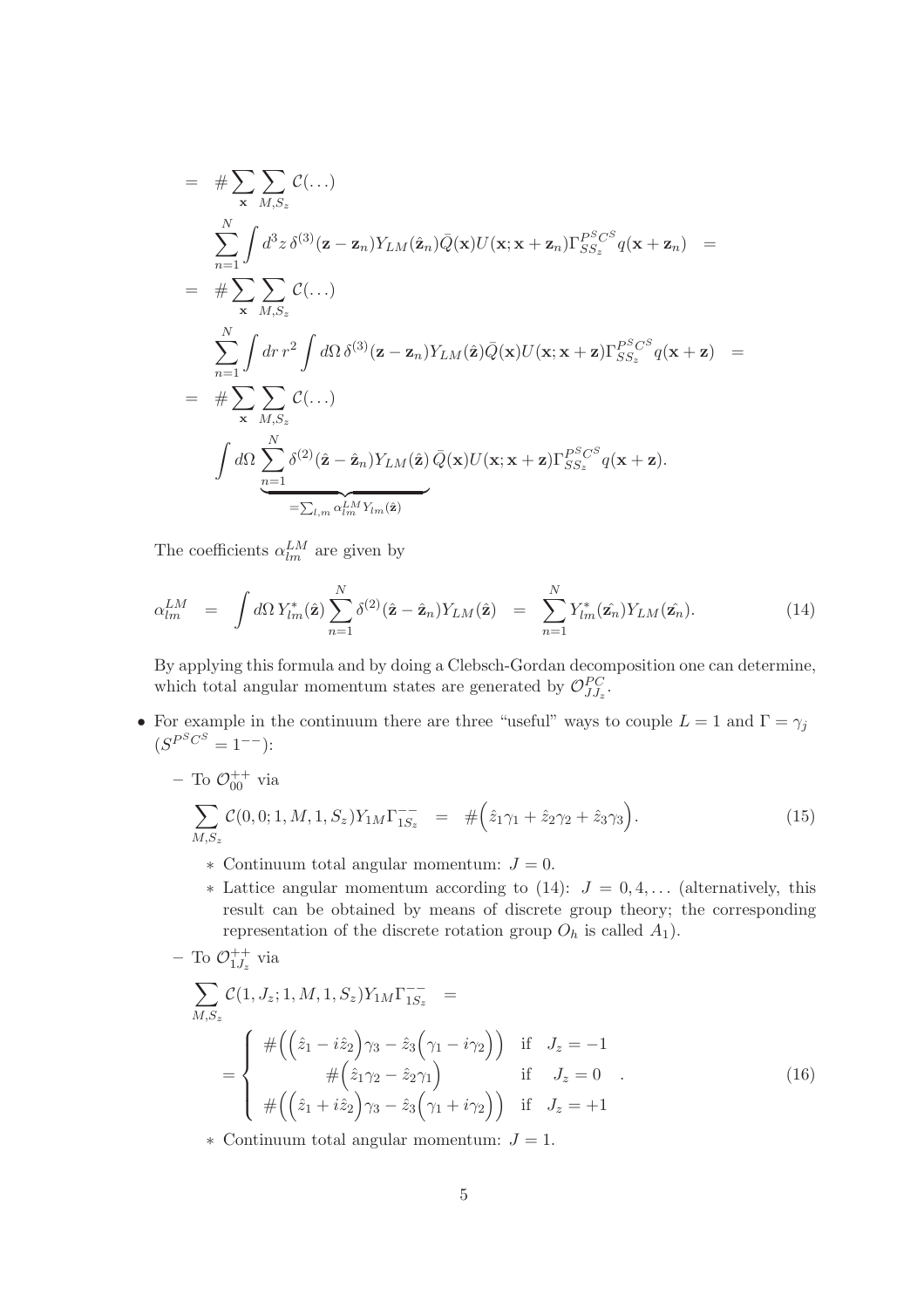$\ast$  Lattice angular momentum according to (14):  $J = 1, 3, 4, \dots$  (alternatively, this result can be obtained by means of discrete group theory; the corresponding representation of the discrete rotation group  $O_h$  is called  $T_1$ ).

$$
- \operatorname{To} \mathcal{O}_{2J_z}^{++} \text{ via}
$$
\n
$$
\sum_{M,S_z} C(2, J_z; 1, M, 1, S_z) Y_{1M} \Gamma_{1S_z}^{--} =
$$
\n
$$
= \begin{cases}\n\# \left( \hat{z}_1 \gamma_1 - \hat{z}_2 \gamma_2 - i \left( \hat{z}_1 \gamma_2 + \hat{z}_2 \gamma_1 \right) \right) & \text{if } J_z = -2 \\
\# \left( \left( \hat{z}_1 - i \hat{z}_2 \right) \gamma_3 + \hat{z}_3 \left( \gamma_1 - i \gamma_2 \right) \right) & \text{if } J_z = -1 \\
\# \left( \hat{z}_1 \gamma_1 + \hat{z}_2 \gamma_2 - 2 \hat{z}_3 \gamma_3 \right) & \text{if } J_z = 0 \\
\# \left( \left( \hat{z}_1 + i \hat{z}_2 \right) \gamma_3 + \hat{z}_3 \left( \gamma_1 + i \gamma_2 \right) \right) & \text{if } J_z = +1 \\
\# \left( \hat{z}_1 \gamma_1 - \hat{z}_2 \gamma_2 + i \left( \hat{z}_1 \gamma_2 + \hat{z}_2 \gamma_1 \right) \right) & \text{if } J_z = +2\n\end{cases}
$$
\n(17)

- $\ast$  Continuum total angular momentum:  $J = 2$ .
- $\ast$  Lattice angular momentum according to (14):  $J = 2, 3, 4, \ldots$  or  $J = 2, 4, \ldots$ (alternatively, this result can be obtained by means of discrete group theory; the corresponding representations of the discrete rotation group  $O_h$  are called  $T_2$  and  $E$ ).

#### The discrete rotation group  $O_h$

- Literature: [4].
- Continuous rotation group  $SO(3)$ : an infinite number of representations (dimensions  $2J+1$ ,  $J = 0, 1, 2, \ldots$ .
- Discrete rotation group  $O_h$ : two 1-dimensional representations  $A_1$  and  $A_2$ , one 2-dimensional representation E and two 3-dimensional representations  $T_1$  and  $T_2$ .
- For the special case of " $N = 6$ -lattice spherical harmonics"  $A_1$ ,  $T_1$  and E are shown in Figure 1 ( $T_2$  corresponding to  $\hat{z}_1\hat{z}_2$ ,  $\hat{z}_2\hat{z}_3$  and  $\hat{z}_3\hat{z}_1$ , and  $A_2$  corresponding to  $\hat{z}_1\hat{z}_2\hat{z}_3$ obviously do not exist for  $N = 6$ .
- The possible angular momentum content of these discrete representations up to  $J = 4$  is

| $J=0$ | $A_1$              |
|-------|--------------------|
| $J=1$ | $T_1$              |
| $J=2$ | $E, T_2$           |
| $J=3$ | $A_2, T_1, T_2$    |
| $J=4$ | $A_1, E, T_1, T_2$ |
|       |                    |

(this table can be obtained by applying  $(14)$ ). Note that such discrete representations do not necessarily contain all these angular momenta. For example continuum spherical harmonics also form representations  $A_1$ ,  $A_2$ ,  $E$ ,  $T_1$  and  $T_2$ , but, of course, have "fixed angular momentum".

(18)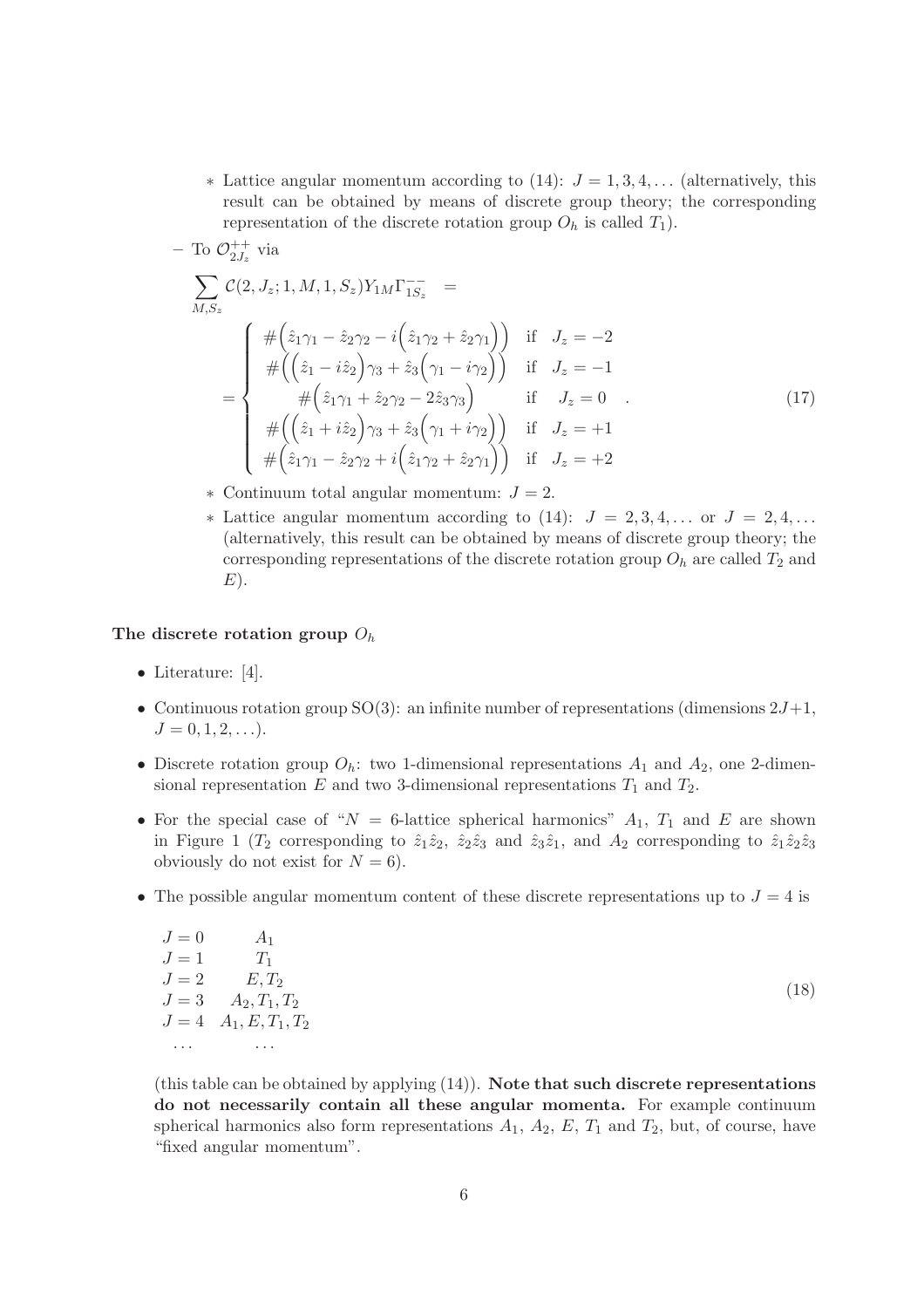

Figure 1:  $A_1$ ,  $T_1$  and E for  $N = 6$ .

- These discrete representations can be coupled forming again discrete representations (this is similar to Clebsch-Gordan coupling in the continuum). Via (18) one can immediately see, which total angular momentum states may be present in the result. Note again that these states do not necessarily appear.
- To identify the total angular momentum of a state computed in a lattice simulation, it is necessary to check different discrete representations for degenerate partners (in general, one has to compute excited states for that). For example a spin-0 meson generated via a  $T_2$ -angular momentum representation could have  $J = 2, 3, 4, \ldots$ ; however, if there is no degenerate partner, i.e. no state with the same mass in either  $A_2$  or  $T_1$ ,  $J = 3$  can be excluded.
- By choosing straight lines for the parallel transporters we have considered the simplest case  $(N = 6)$ . In general, one also considers arbitrary diagonal paths  $(N = 48)$  to have the opportunity to study the  $T_2$  or  $A_2$  representation for the spatial part of the meson creation operator.